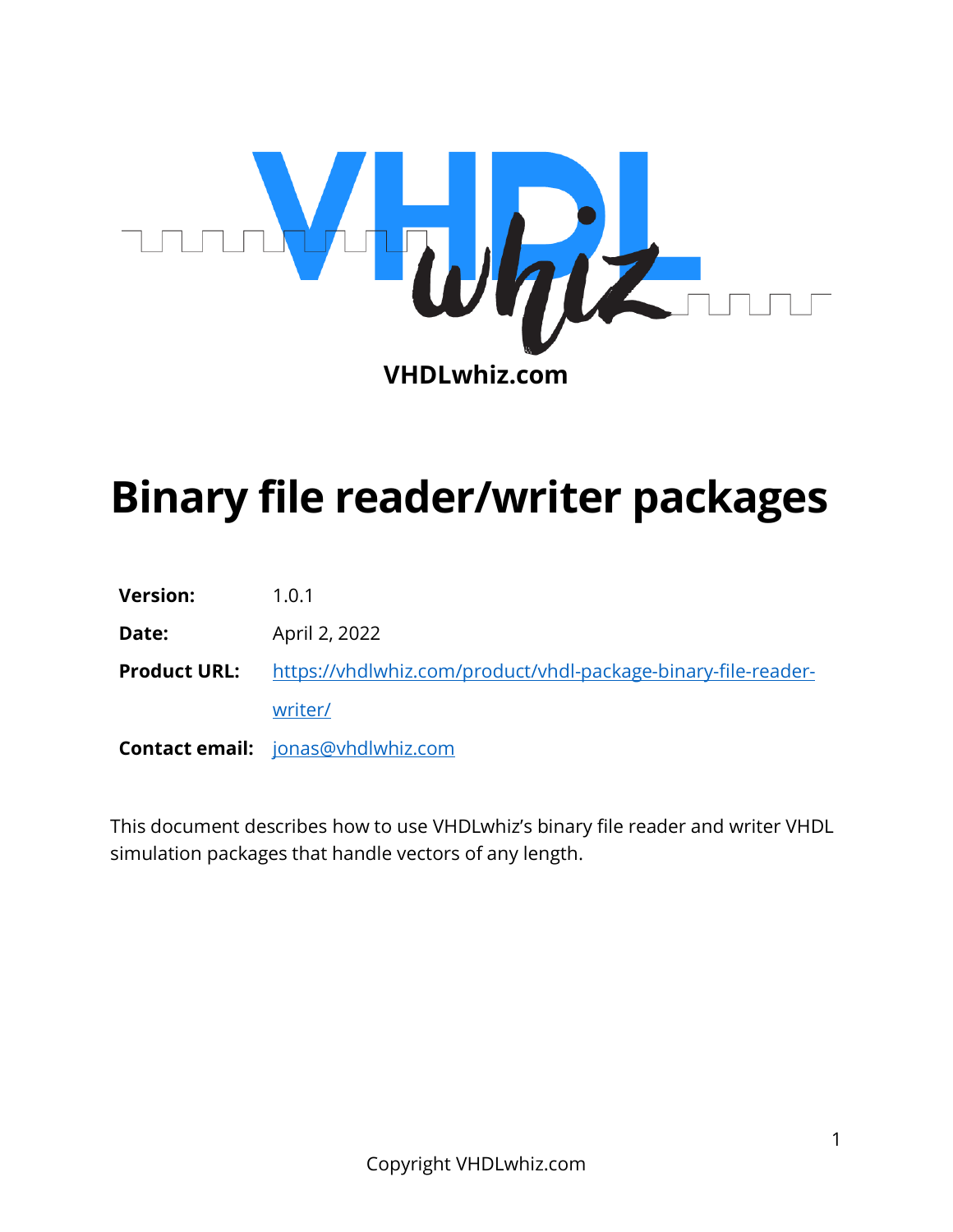## **Table of Content**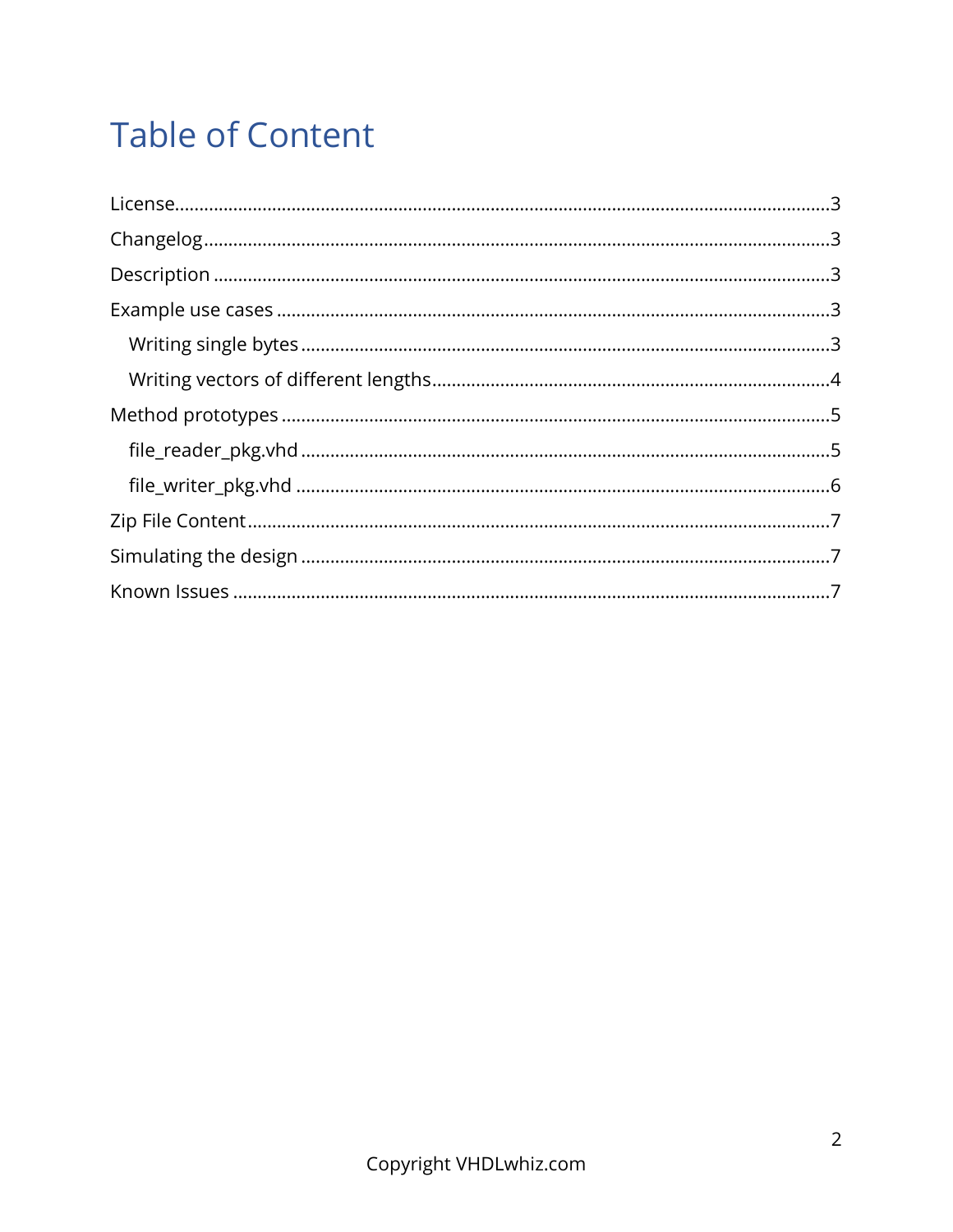### <span id="page-2-0"></span>License

The MIT license covers the source code's copyright requirements and terms of use. Refer to the *LICENSE.txt* file in the Zip file for details.

### <span id="page-2-1"></span>Changelog

These changes refer to the project files, and this document is updated accordingly.

| Version | <b>Remarks</b>                                              |
|---------|-------------------------------------------------------------|
| 1.0.0   | Initial release                                             |
| 1.0.1   | Corrected method prototype comments. No functional changes. |

### <span id="page-2-2"></span>Description

This project contains two VHDL packages for reading from or writing binary to files in simulation.

The new packages' protected types (VHDL classes) provide a more straightforward interface for file access than VHDL's standard TEXTIO package. Additionally, it allows for uncomplicated reading and writing of data chunks with arbitrary bit lengths.

It's useful for testbenches operating on binary files where the information fields don't fit into byte boundaries, for example, image files or network packages.

### <span id="page-2-3"></span>Example use cases

The comments above the [method prototype](#page-4-0) code in the VHDL files describe how the procedures and functions in the protected types work.

Study the [VHDL testbench](#page-6-1) to see a working example that writes and reads back data from binary files, and review the examples below to see how writing vectors of different lengths affect the stored bytes in files.

### <span id="page-2-4"></span>Writing single bytes

When writing 8-bit chunks through the writer, they are stored as discrete bytes in the output file, as shown below.

Each written 8-bit value perfectly occupies a byte on the filesystem, and this is also straightforward to accomplish with the standard TEXTIO library.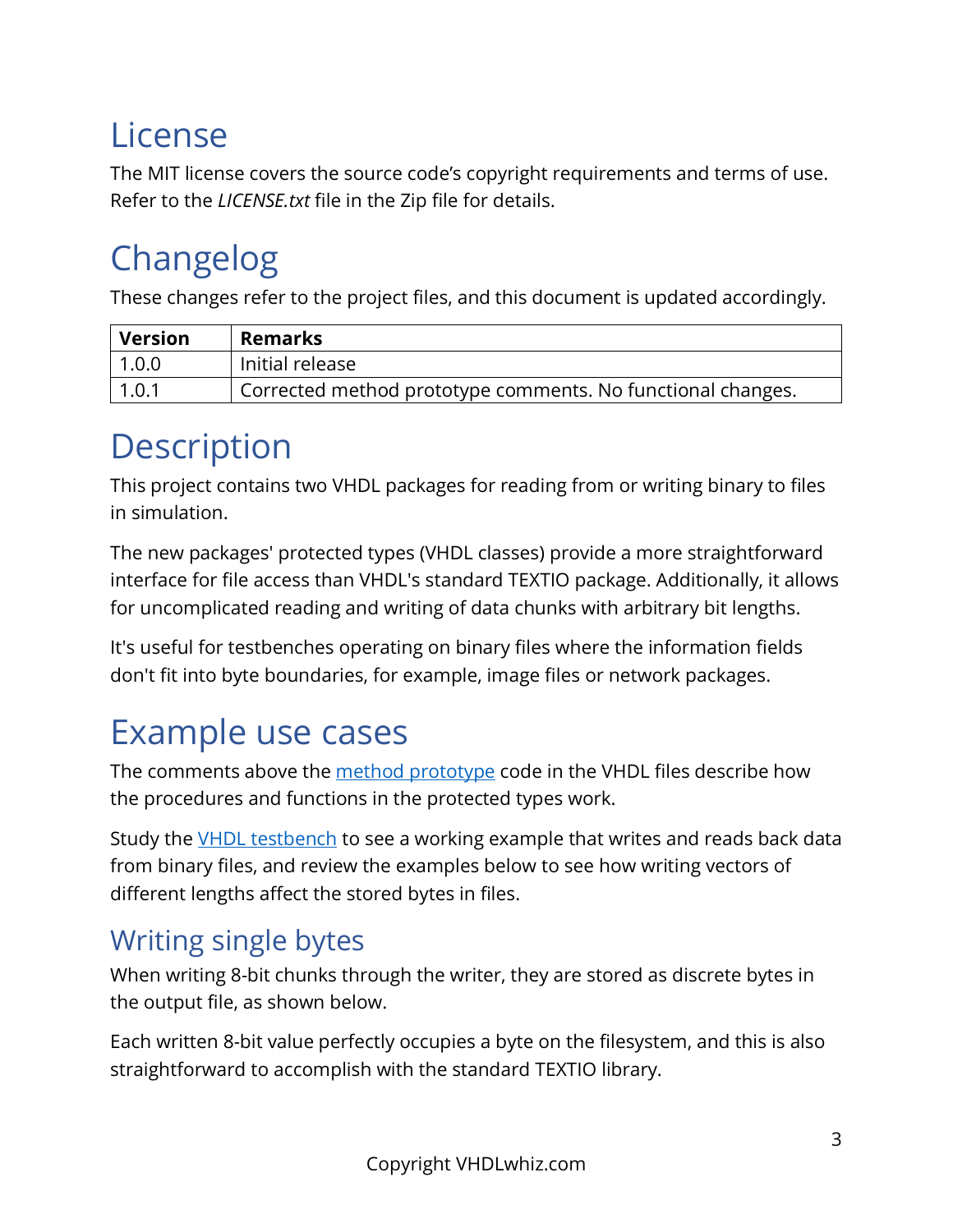#### writer.write\_bits("11111111");

writer.write bits("11111111");

writer.write\_bits("11111111");



#### <span id="page-3-0"></span>Writing vectors of different lengths

On the other hand, writing different length vectors to the file is cumbersome with TEXTIO, but no different from writing bytes with VHDLwhiz's packages.

In the example below, we first write a 12-bit vector, then a single bit, and finally, a 12-bit vector again to the same file. The illustration below shows how the information is stored in the output file.

writer.write\_bits("111111111111");

writer.write bits("1");

writer.write\_bits("111111111111");



Note that the last byte is zero-padded because the writes haven't filled it.

Reading is the exact opposite operation which reconstructs the data and discards any padding bits.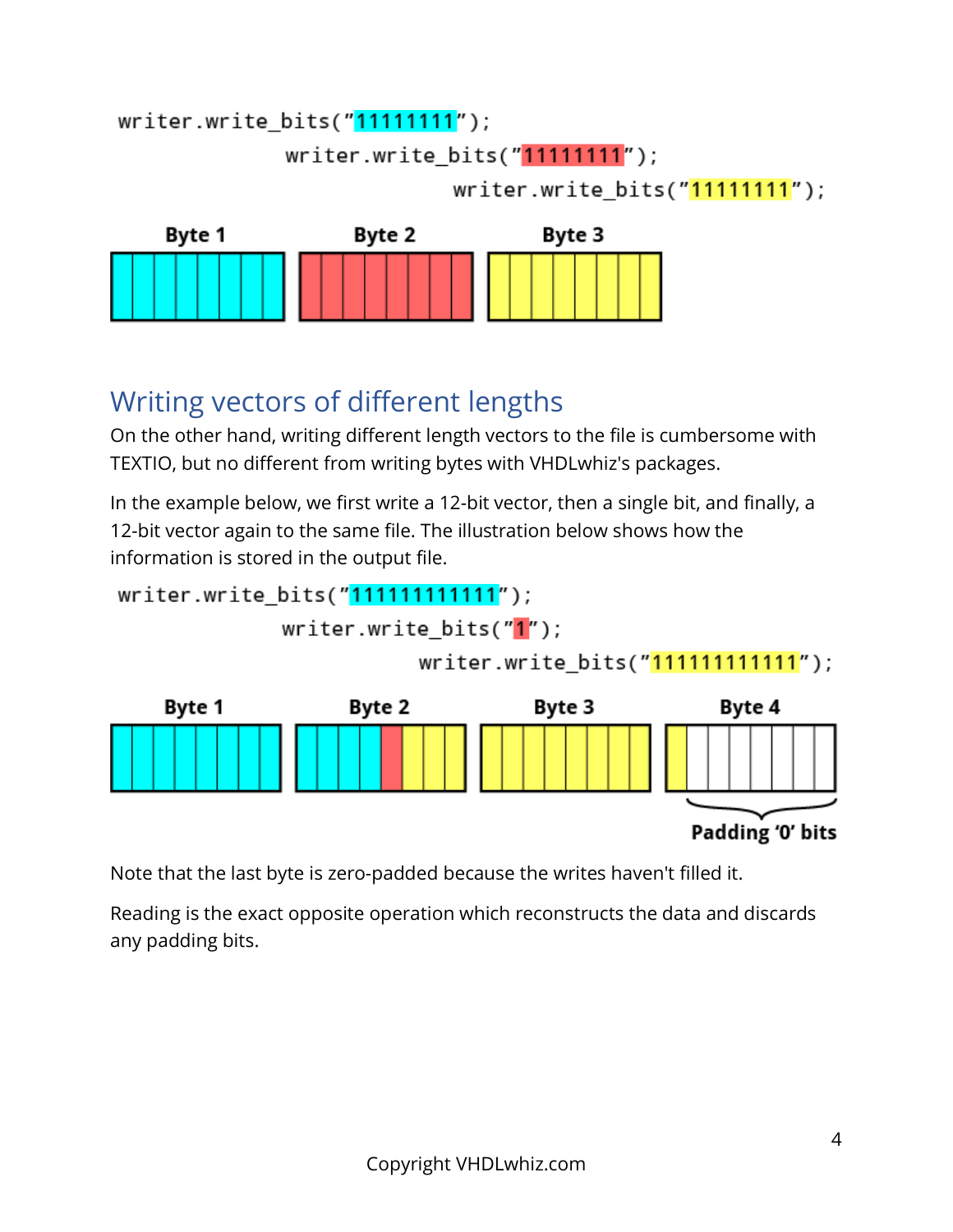### <span id="page-4-0"></span>Method prototypes

#### <span id="page-4-1"></span>file\_reader\_pkg.vhd

The code listing below shows the declarative region of the file reader package.

```
package file_reader_pkg is
   type file_reader is protected
     -- Open the binary file for reading
     -- @param filename The path to the input file
     procedure open_file(filename : string);
     -- Close the binary file if open
     procedure close_file; 
     -- Check if the file has been opened for reading
     -- @return true if the file is open
     impure function is_open return boolean; 
     -- Check if more data is available for reading from the file
    -- @param min_bits_left The number of bits in the next potential read.
          Values > 8 default to 8 (one byte).
          The function has to know if the next expected read size is less than
          one byte to determine if the remaining bits are padding or data bits.
    -- @return true if there are at least'min_bits_left' bits left to read
    impure function is_empty(min_bits_left : integer := 8) return boolean;
     -- Read from the input file
     -- @params bits The vector to put the read bits into.
     -- The function will read bits'length number of bits from the file.
     procedure read_bits(bits : out std_logic_vector);
   end protected; 
end package;
```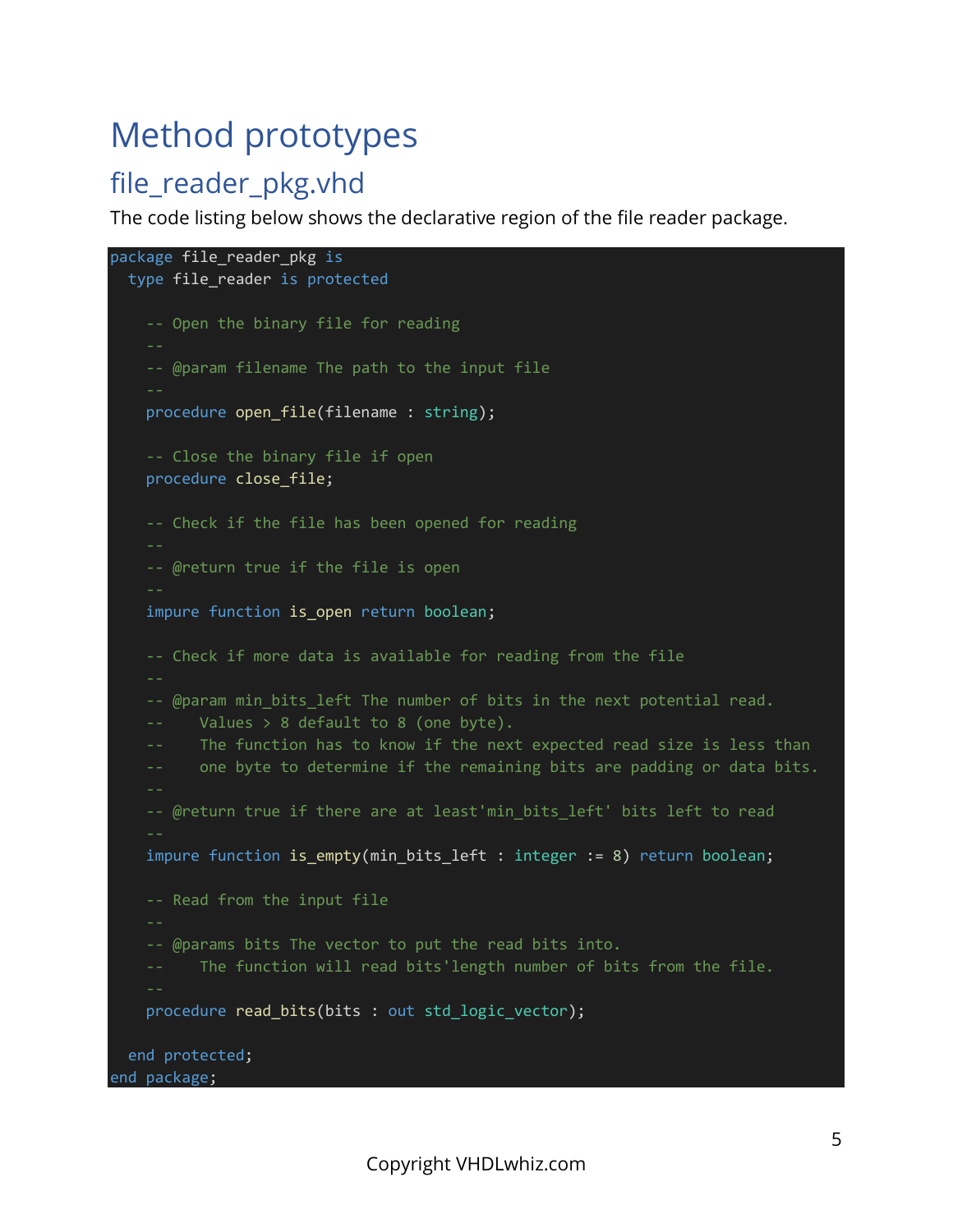#### <span id="page-5-0"></span>file\_writer\_pkg.vhd

The code listing below shows the declarative region of the file writer package.

```
package file_writer_pkg is
  type file writer is protected
     -- Open the binary file for writing
     -- If the file exists, it will be overwritten.
     -- @param filename The path to the input file
    procedure open file(filename : string);
     -- Close the output file if open
     -- Before exiting the simulation,
     -- you must call this method to ensure that every bit gets written.
     -- If the total number of written bits is not a multiple of 8,
     -- the output file will be padded with zero bits in the final byte.
     procedure close_file; 
     -- Check if the file has been opened for writing
     -- @return true if the file is open
     impure function is_open return boolean; 
     -- Write data to the output file
     -- @param bits The vector containing the data to write.
     -- Every bit from the bits vector will be written to file.
    procedure write bits(bits : in std logic vector);
   end protected; 
end package;
```